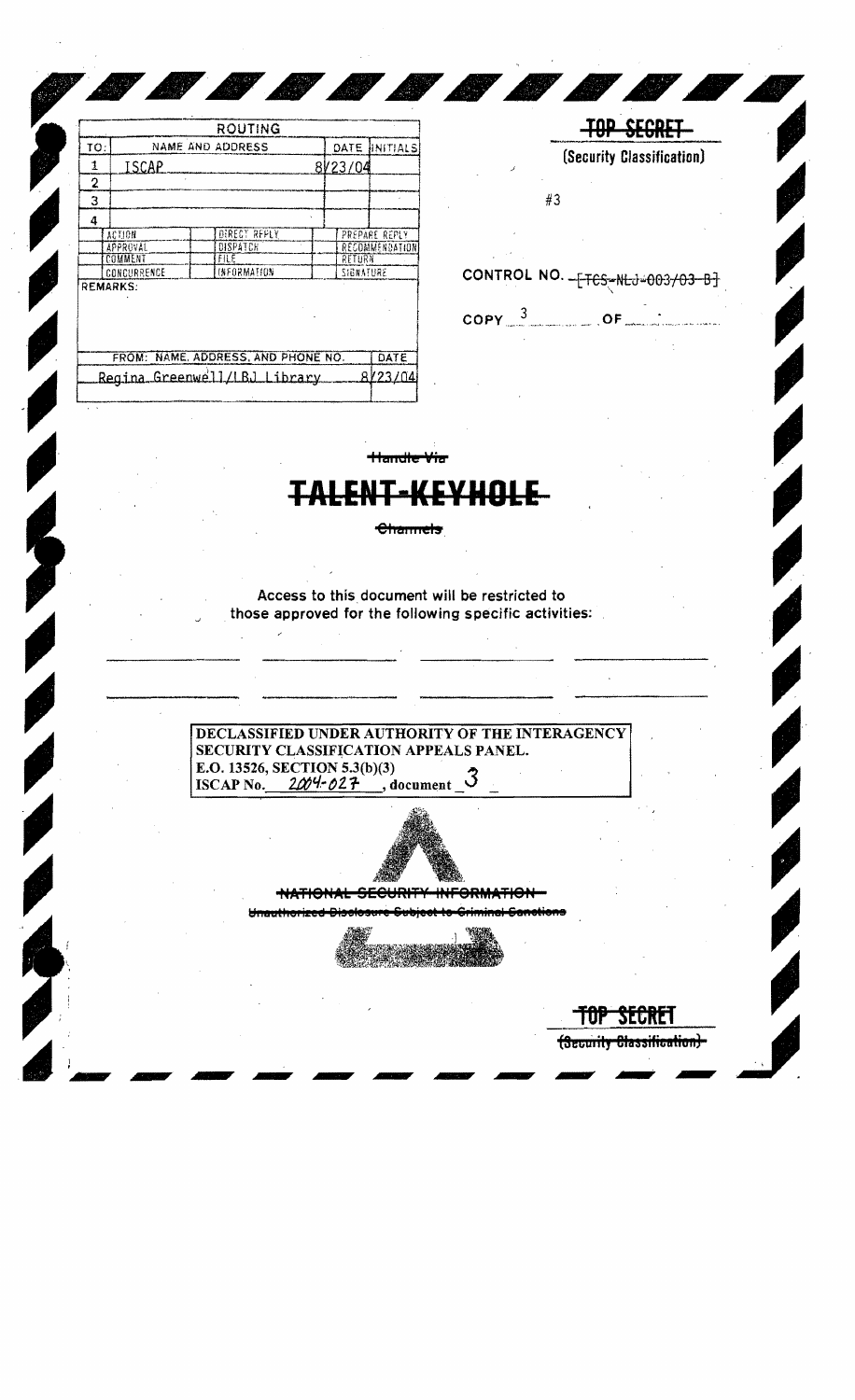THE PRESIDENT'S DAILY BRIEF<br>3 OCTOBER 1968

ەستەر

(1) (2) 3) (3) (3) (3) (3)

੩੦ੇ™™

LEJ LIBRARY<br>Mandatory Review<br>Case # NUJO 3-13615CAP Appeal<br>Document # 3

**ATT** 

<del>sigint</del>

マ

<del>MATERIAL.</del>

Portion identified as unresponsive to appeal

Ŧ<del>O</del>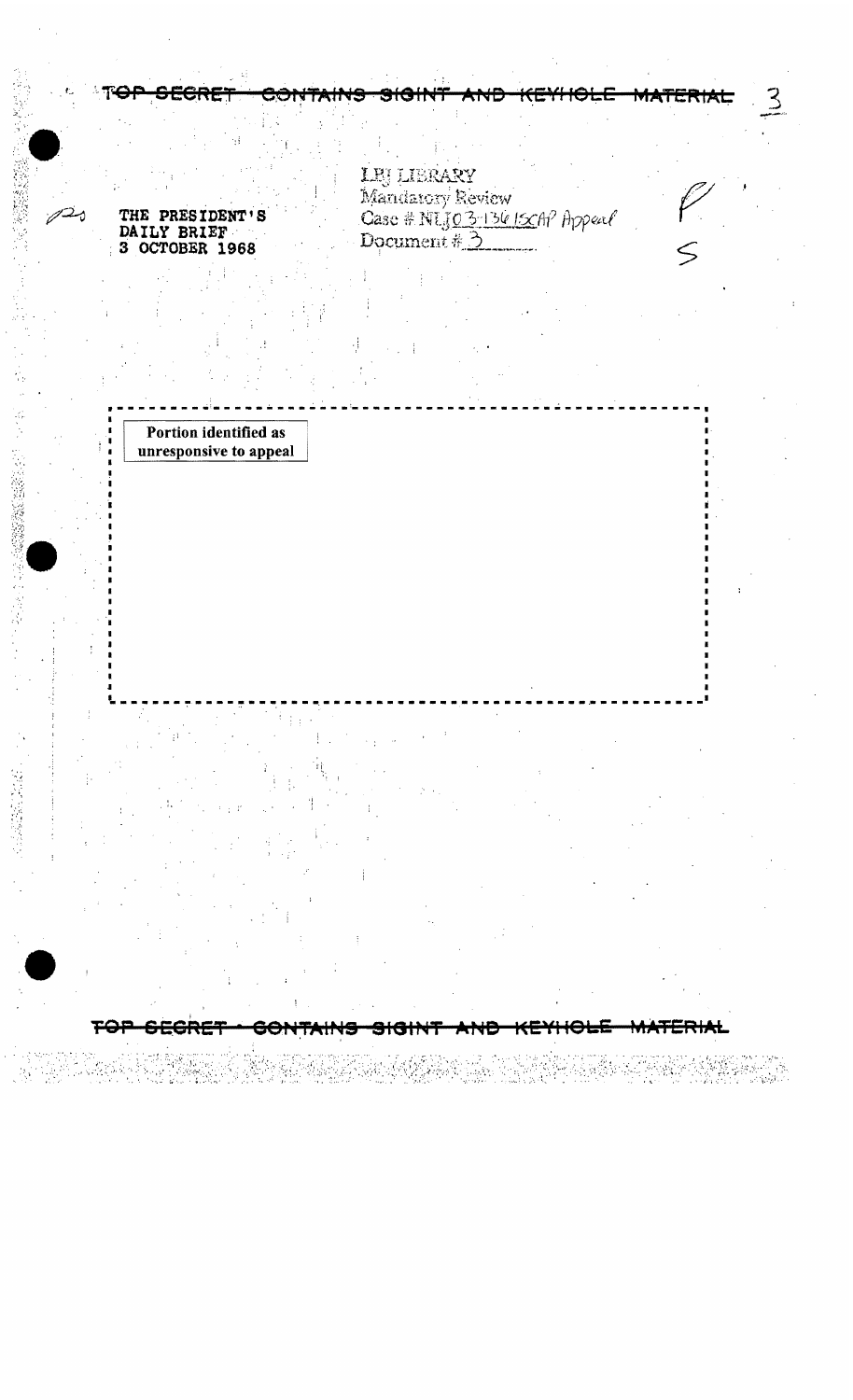THE PRESIDENT'S DAILY BRIEF 3 OCTOBER 1968

1. Mexico

Last night's battle was the worst yet in Mexico City's current crisis. There apparently was firing on both sides as the army tried to break up a student demonstration. An undetermined number of people were killed or wounded in the shooting and the mass panic which followed.

The students now have a new batch of martyrs and will probably try to press their campaign. With the Olympics scheduled to start a week from Saturday, the government is likely to grow even more sensitive to threats of disorders and more inclined toward Draconian measures.

TAT

TVT ATTER

Portion identified as unresponsive to appeal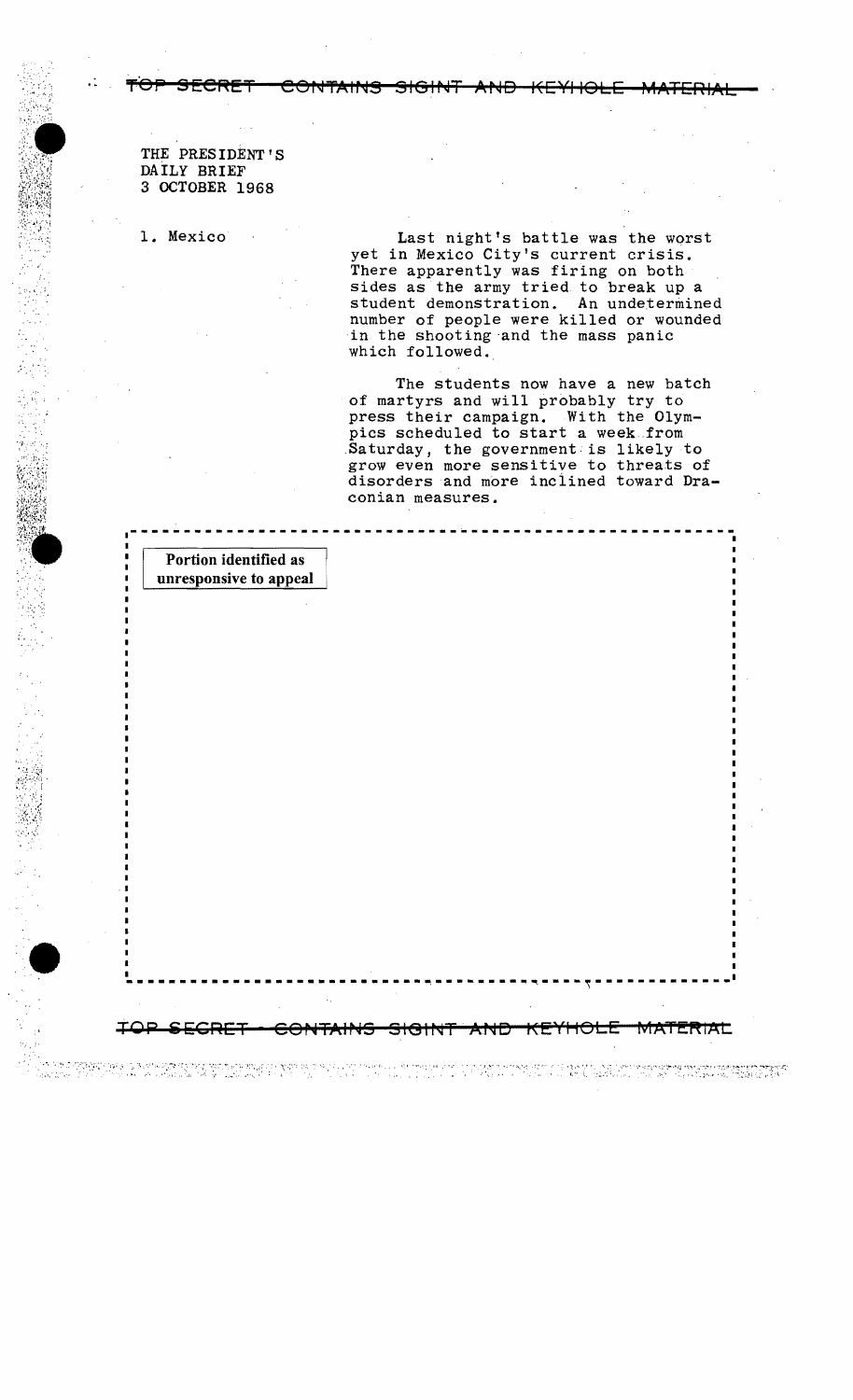Portion identified as unresponsive to appeal

 $\cdot$  :

p

i "A Constant predector computator o computator de producto de la propriedad despositiva en computator de la p<br>Todo acomputación de la sela contra do los estentimos de la servición de la contrada de la contrada de la sint